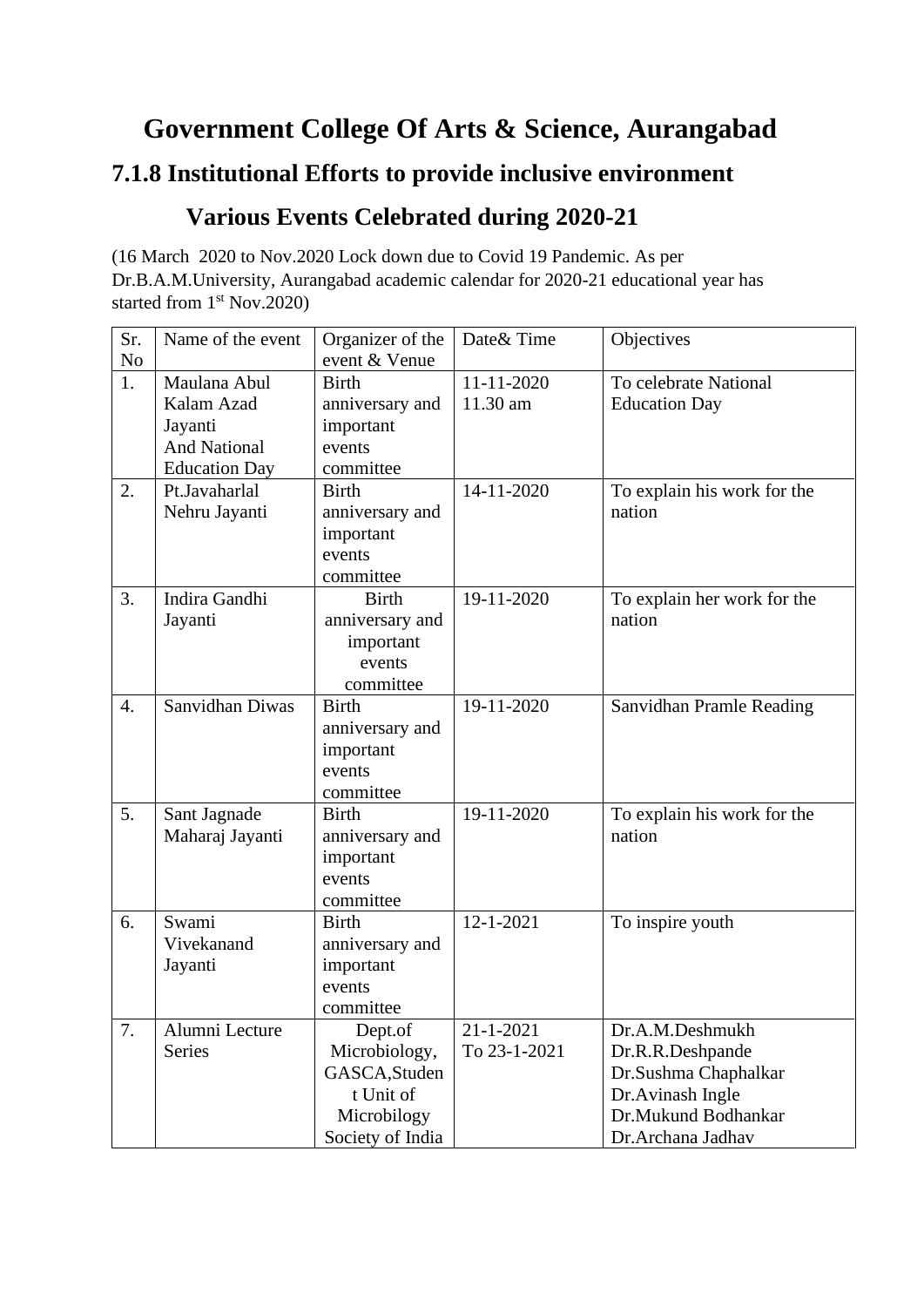| 8   | Netaji<br>Subhashachandra<br><b>Bose</b>                                                    | <b>Birth</b><br>anniversary and<br>important<br>events<br>committee  | 23-1-2021                                                | To inspire youth                                          |
|-----|---------------------------------------------------------------------------------------------|----------------------------------------------------------------------|----------------------------------------------------------|-----------------------------------------------------------|
| 9   | Republic Day and<br><b>NCC Cadets</b><br>Felicitation                                       | NCC and NSS                                                          | $26 - 1 - 2021$                                          | <b>Felicitation of NCC Cadets</b><br>Who have Indian Army |
| 10  | Online Slogan and<br>Poster<br>Competition on<br>Corona Pandemic<br>situation and<br>Socity | Department of<br>Home Science                                        | 10-2-2021 to<br>14-2-2021                                | To create awarenrss for<br><b>CORONA</b>                  |
| 11  | Online Quiz on<br><b>CORONA</b><br>Vaccination                                              | Department of<br>Home Science                                        | 13-2-2021                                                | Online Quiz for students and<br>teachers                  |
| 13  | <b>Sant Sevalal</b><br>Jayanti                                                              | <b>Birth</b><br>anniversary and<br>important<br>events<br>committee  | 15-2-2021                                                | To inspire youtth                                         |
| 14  | Balshastri<br>Jambkekar Jayanti                                                             | <b>Birth</b><br>anniversary and<br>important<br>events<br>committee  | 16-2-2021<br>11.30 am                                    | To inspire youth                                          |
| 15  | Health Check Up<br>camp                                                                     | NSS in<br>association with<br><b>Unicare Health</b><br>Centre Mumbai | 18-2-2021<br>10.30 to 3pm                                | Checkup of students and Staff<br>members                  |
| 16  | Shivjayanti                                                                                 | <b>Birth</b><br>anniversary and<br>important<br>events<br>committee  | $19 - 2 - 21$<br>11.30 am                                | To create national and moral<br>values among students     |
| 17  | Sant Gadgebaba<br>Jayanti                                                                   | <b>Birth</b><br>anniversary and<br>important<br>events<br>committee  | $23 - 2 - 21$<br>11.30 am                                | To create national and moral<br>values among students     |
| 18. | <b>Online Quiz</b><br>Competition for<br>students                                           | <b>Science Forum</b>                                                 | 28-2-2021<br>$12$ to 1 pm                                | Participation of students in<br>Online Quiz competition   |
| 19  | <b>Online Essay</b><br>writing workshop<br>on Effective Essay<br>writing                    | Competitive<br>exam centre                                           | 26,27, and 28th<br>February 2021<br>9.30am to<br>11.30am | Writing Skills development                                |